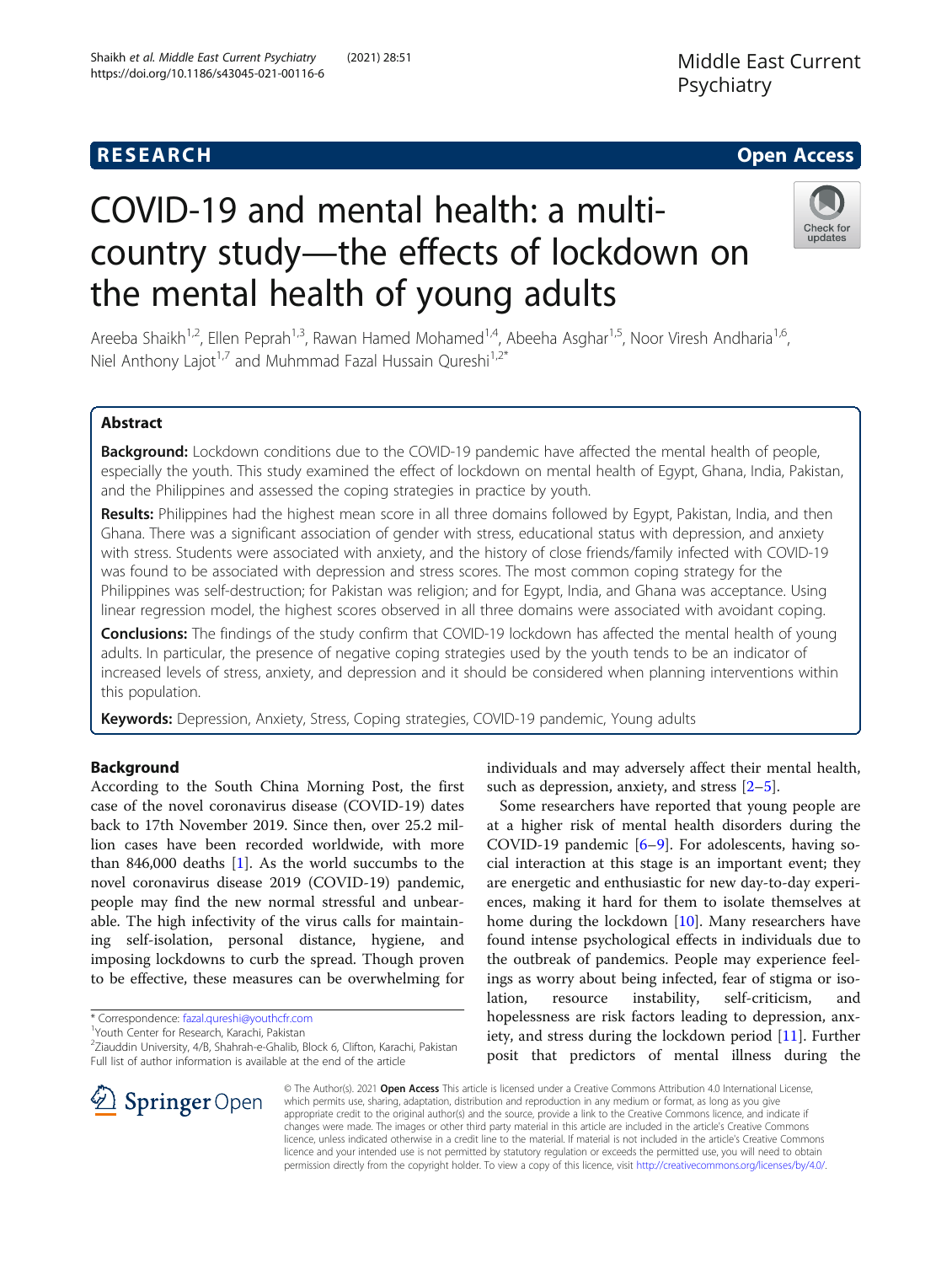pandemic include their marital status, gender, parenting status, employment status, comorbidities, religion, and family size. The authors, however, declared that the causality cannot be firmly established [[12\]](#page-8-0).

Additionally, coping could be considered a conscious, unconscious, intentional, or programmed response to stress by an individual [\[13](#page-8-0)–[15](#page-8-0)]. Eisenberg et al. broadly classify coping strategies into two: avoidant coping and approach coping, where approach coping is more likely to lead to a favorable outcome than avoidant coping. Other classifications of coping strategies include problem-focused, emotion-focused, cognitive, and be-havioral, and neutral coping mechanisms [\[16\]](#page-8-0).

Literature reports conflicting results for the most common coping strategies used during the COVID-19 pandemic [\[17](#page-8-0)]; problem-focused coping, seeking social support, and making a positive appraisal of the situation as the most common coping strategies used by their respondents [[17](#page-8-0)]. Others named are physical activity/exercise, online self-guided counseling sessions [[18\]](#page-8-0), gaming [[19\]](#page-9-0), and exergaming [[20\]](#page-9-0). Umucu et al. found positive associations between respondents' perceived stress and coping mechanisms like behavioral disengagement, selfdistraction, substance use, venting, planning, religion, and self-blame. They further found associations between participants' wellbeing and other coping mechanisms like humor, religion, active coping, emotional support, and denial [\[21](#page-9-0)].

This study is highly relevant to the Egyptian, Ghanaian, Indian, Pakistani, and Filipino contexts due to the lack of information on depression, anxiety, and stress in the general youthful population. Though the existing literature on mental health in these countries holds relevance for other demographics [\[2](#page-8-0), [22](#page-9-0)–[25\]](#page-9-0). However, there is a general shortage of information on mental health among young people within the context of COVID-19. This study assesses the mental health of young adults in Egypt, Ghana, India, Pakistan, and the Philippines during the COVID-19 lockdown. It further reviews the coping mechanisms used by the youth of these countries.

## Methods

## Participants and procedure

The sample size was calculated using OpenEpi and was found to be 364 at a 95% confidence interval with a 5% margin of error. A total of 526 young adults were conveniently sampled in a cross-sectional study by responding to a web-based survey. A link to the semi-structured survey was posted on different social media platforms. The questionnaire was in the English Language. Data was collected for a period of 8 weeks from June 2020 to July 2020. The respondents were asked to recall their experiences from the first month of the lockdown and

determine each statement related to them. The research was conducted by the Helsinki Declaration as revised in 1989 and was approved by the ethical review board of Youth Center for Research, Karachi, Pakistan. (Reference Number: 2020SRPPH).

## Inclusion criteria

- The participants must range between the age group of 18 to 30 years.
- Participants must have completed the voluntary consent form.
- Participants must be able to read and understand English.
- Participants must be located within the geographical boundaries of Pakistan, India, Ghana, Egypt, and the Philippines.

#### Exclusion criteria

- The participants who have any severe medical illness or severe mental condition and mental retardation will be excluded.
- Participants who are above the age of 30.

#### Measuring/study tool

#### Socio-demographic characteristics

Age, country, gender, marital status, households they live in, educational status, whether they were current students, the academic year they were currently in, religion, employment status, any chronic medical condition, having pets, themselves or any close one being infected by COVID-19, death of their known ones due to COVID-19, and no. of children they had, if any.

## Depression, Anxiety, and Stress Scale (Lovibond and Lovibond 1995 [[26\]](#page-9-0))

The DASS-21 is the simplified DASS version created by Lovibond and Lovibond to assess individual symptoms of depression, anxiety, and stress. The questionnaire consists of 21 items with 4 answer options: 0 "did not apply to me at all—never," 1 "applied to me to some degree, or sometimes—sometimes," 2 "applied to me to a considerable degree, or to a good part of the time—so often" to 3 "applied to me very much, or most of the time—almost always."

The respondents were asked to recall experiences over the past 7 days and determined how each statement shows relevance. Scores can be measured on three subscales identified as DASS-21-Depression (DASS-21-D), DASS-21-Anxiety (DASS-21-A), and Stress (DASS-21- S). In each of the subscales, there are seven items; and the score of each subscale ranges between 0 and 21. DASS-21's reliability demonstrates that it has extremely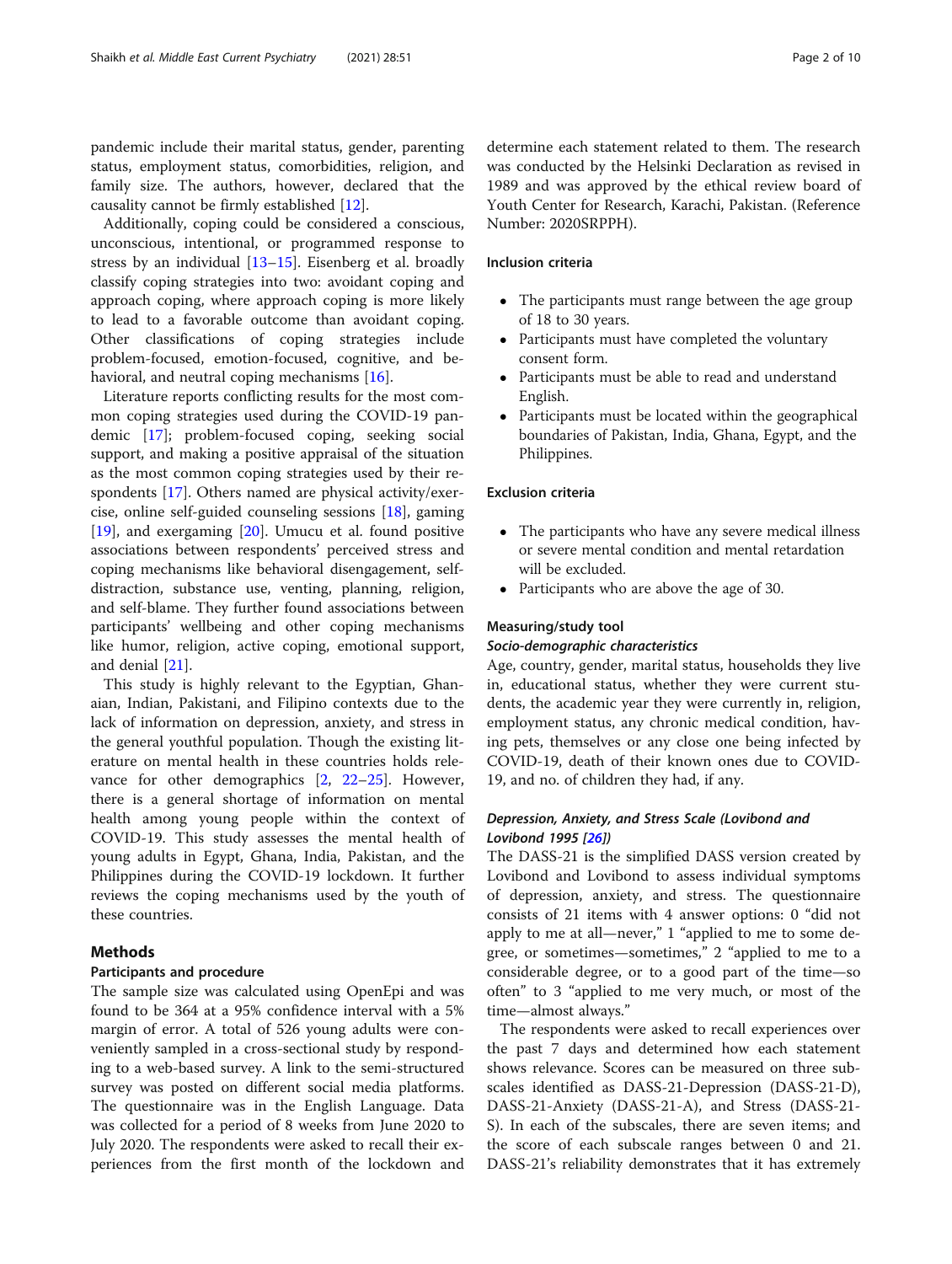good Cronbach's alpha values of 0.81, 0.89, and 0.78, respectively, for the depressive, anxiety, and stress subscales. It also shows good internal consistency, discriminative, concurrent, and convergent validities. Thus, DASS-21 is reliable, easy, and valid to administer, and it has commendable psychometric properties [[26\]](#page-9-0).

### The Brief-COPE (Carver et al. 1997)

The Brief-COPE is a 28-item self-report questionnaire developed from the extended version of the original 60 item COPE scale [\[27](#page-9-0)] (Carver et al. 1997) which is designed to assess a wide range of coping responses for a wide range of adversities including all diseases, stress, natural disasters, assaults, etc. among adults. The ems on the scale are rated on the four-point Likert scale, ranging from "I have not been doing this at all" (score 1) to "I have been doing this a lot" (score 4). The higher score in this study reflects greater coping strategies employed by the respondents. In total, the scale covers 14 dimensions. The scale evaluates an individual's primary styles of coping as either approach coping or avoiding coping. Additionally, the following subscales are reported: selfdistraction, active coping, denial, drug use, use of emotional support, use of instrumental support, behavioral disengagement, venting, constructive reframing, preparation, humor, acceptance, faith, and self-blame. Every dimension has two items [\[28](#page-9-0)].

#### Data analysis

Data was entered into IBM SPSS version 20.0 (Armonk, NY, USA). Once this prerequisite was met, the linear regression model was performed. Chi-square test was applied on the skewed categorical data while remaining analysis was done via ANOVA and Tukey's honest significant difference test. The tests were two-tailed, and significance level chosen was a  $p$  value < 0.05. Descriptive frequencies were also applied to assess some sociodemographic variables and highlight notable trends.

## Results

The mean age of respondents was 22.3 years with a standard deviation of 3.1 years. Out of 526 respondents, 60.3% ( $n = 317$ ) were females and 39.7% ( $n = 206$ ) were males. Sample comprises of young adults of Ghana (20.9%,  $n = 110$ ), Philippines (20.3%,  $n = 107$ ), Egypt (19.7%,  $n = 105$ ), Pakistan (19.7%,  $n = 104$ ), and India  $(19.1\%, n = 100)$ . The depression, anxiety, and stress scores were calculated for each country. The Philippines had the highest mean score in all three domains, and Ghana had the lowest as shown in Fig. [1.](#page-3-0) Further, prevalence of different levels of stress, anxiety, and depression is shown in Table [1](#page-3-0).

A chi-square test was further applied to determine the association between depression, anxiety and stress scores, and demographic variables. There was no association found between depression and religion ( $p$  value = 0.540), year of study ( $p$  value = 0.403), household system (*p* value = 0.466), having pets (*p* value = 0.164), relationship status ( $p$  value = 0.66), or employment ( $p$  value = 0.366). There was no significant association found between anxiety and religion ( $p$  value = 0.579), year of study (p value = 0.093), household system (p value = 0.753), having pets ( $p$  value = 0.985), relationship status (*p* value = 0.298), or employment status (*p* value = 0.400). There was also no association found between stress and religion ( $p$  value = 0.339), year of study ( $p$ value = 0.948), household system ( $p$  value = 0.758), having pets (p value = 0.517), relationship status (p value = 0.69), or employment status ( $p$  value = 0.566).

On the other hand, there was a significant association between gender and stress, educational status and depression, anxiety and stress, students and anxiety, and history of close friend/family infected with COVID-19 and depression and stress scores as shown in Table [2](#page-4-0).

Data was divided according to different nationalities and sociodemographic variables were analyzed to determine their association with stress, anxiety, and depression scores. Participants from the Philippines have significant association of high depression scores and female gender ( $p = 0.035$ ), participants with relationship status of bachelor have significant association with high anxiety scores ( $p = 0.026$ ), participants living in nuclear family has significant association with high depression scores ( $p = 0.047$ ), and lastly participants in their final year of study has significant association with higher anxiety scores (0.045).

Participants from Pakistan have significant association of high depression scores and relationship status of bachelor ( $p = 0.006$ ) and participants having friend and family infected with COVID-19 has significant association with high anxiety scores ( $p = 0.037$ ).

Participants from India living in nuclear family has significant association with high anxiety scores ( $p = 0.025$ ), participants having death within friends and family due to COVID-19 has significant association with high depression scores ( $p = 0.036$ ) and stress scores ( $p = 0.041$ ) and lastly students have significant association with higher anxiety scores  $(0.006)$ .

Participants from Ghana living in nuclear family has significant association with high anxiety scores ( $p =$ 0.012) stress scores ( $p = 0.000$ ) and depression scores ( $p = 0.012$ ) = 0.000), participants having death within friends and family due to COVID-19 has significant association with high depression scores ( $p = 0.033$ ) and anxiety scores ( $p$  $= 0.000$ ).

Participants from Egypt, who are currently students, have significant association with high depression scores  $(p = 0.026)$ , and lastly youth in their 1st year of study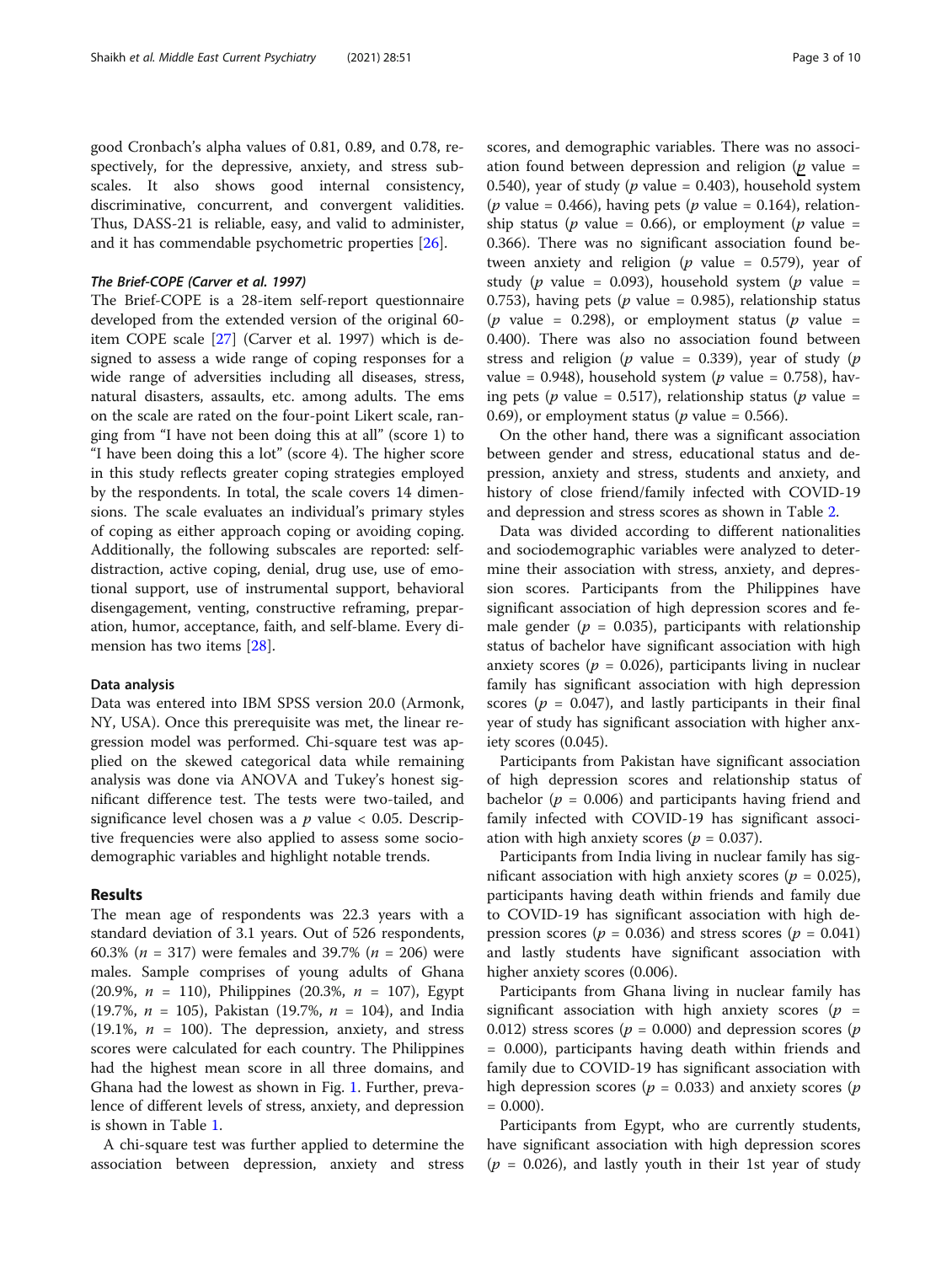<span id="page-3-0"></span>

has significant association with higher anxiety scores  $(0.000)$  and depression scores ( $p = 0.029$ ).

Figure [2](#page-5-0) shows the different coping strategies and their distribution country-wise based on their mean scores (2 being minimum while 8 being maximum). The most common coping strategy for the Philippines was selfdestruction, for Pakistan, religion and for Egypt, India, and Ghana, acceptance.

A linear regression model comparing stress, anxiety, and depression and their associations with coping strategies was applied. Coping strategies were divided into three broader categories: avoidant coping, approach coping, and neutral coping. The highest scores observed in

all three domains were associated with avoidant coping as shown in Table [3](#page-5-0).

## **Discussion**

This multi-country cross-sectional study has evaluated Egypt, India, Ghana, Pakistan, and the Philippines. However, these 3rd world countries have suffered the most during the period of the pandemic. Considering Pakistan, India, and Ghana are multi-ethnic countries, the compliance and response to the lockdown and the capability of populations to protect their health have varied right through. Muslim majority countries have encountered a considerable burden of COVID-19 infection

Table 1 Prevalence of stress, anxiety, and depression levels among Egypt, Ghana, India, Pakistan, and Philippines

| Country                   | Condition     | Normal |      | Mild |      | Moderate |      | Severe |                |    | <b>Extremely severe</b> |
|---------------------------|---------------|--------|------|------|------|----------|------|--------|----------------|----|-------------------------|
|                           |               | n      | $\%$ | n    | %    | N        | %    | n      | %              | n  | $\%$                    |
| Eqypt ( $n = 105$ )       | Stress        | 66     | 62.9 | 13   | 12.4 | 15       | 14.3 | 08     | 7.6            | 03 | 2.9                     |
|                           | Anxiety       | 38     | 36.2 | 25   | 23.8 | 16       | 15.2 | 11     | 10.5           | 15 | 14.3                    |
|                           | Depression    | 34     | 32.4 | 26   | 24.8 | 17       | 16.2 | 15     | 14.3           | 13 | 12.4                    |
| Ghana $(n = 110)$         | <b>Stress</b> | 99     | 90.1 | 04   | 3.6  | 04       | 3.6  | 01     | 0.9            | 02 | 1.8                     |
|                           | Anxiety       | 97     | 88.2 | 05   | 4.5  | 03       | 2.7  | 03     | 2.7            | 02 | 1.8                     |
|                           | Depression    | 84     | 76.4 | 11   | 10   | 08       | 7.3  | 05     | 4.5            | 02 | 1.8                     |
| India ( $n = 100$ )       | <b>Stress</b> | 77     | 77   | 06   | 6    | 09       | 9    | 05     | 5              | 03 | 3                       |
|                           | Anxiety       | 59     | 59   | 19   | 19   | 09       | 9    | 06     | 6              | 07 | 7                       |
|                           | Depression    | 58     | 58   | 16   | 16   | 13       | 13   | 04     | $\overline{4}$ | 09 | 9                       |
| Pakistan ( $n = 104$ )    | <b>Stress</b> | 71     | 68.3 | 10   | 9.6  | 08       | 7.7  | 10     | 9.6            | 05 | 4.8                     |
|                           | Anxiety       | 57     | 54.8 | 11   | 10.6 | 13       | 12.5 | 12     | 11.5           | 11 | 10.6                    |
|                           | Depression    | 54     | 51.9 | 12   | 11.5 | 26       | 25   | 05     | 4.2            | 07 | 6.7                     |
| Philippines ( $n = 107$ ) | <b>Stress</b> | 51     | 47.7 | 13   | 12.1 | 15       | 14   | 12     | 11.2           | 16 | 15                      |
|                           | Anxiety       | 38     | 35.5 | 16   | 15   | 16       | 15   | 13     | 12.1           | 24 | 22.4                    |
|                           | Depression    | 29     | 27.1 | 15   | 14   | 21       | 19.6 | 14     | 13.1           | 28 | 26.2                    |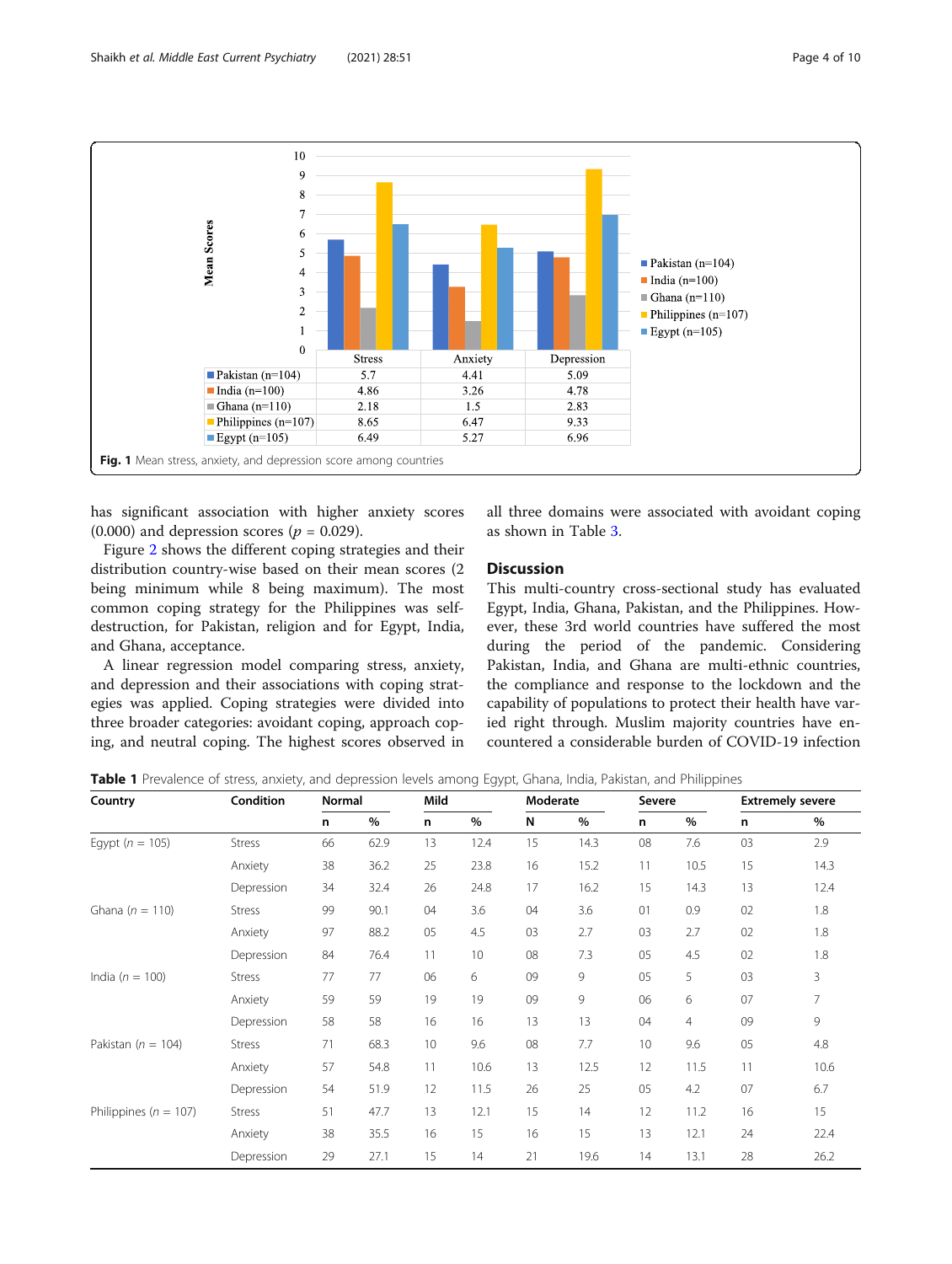<span id="page-4-0"></span>

| Variable                                          | <b>Stress</b> |                |                |                |                                                 |            | Anxiety          |                |                             |               |                     |            | Depression     |                |                      |                |                     |            |
|---------------------------------------------------|---------------|----------------|----------------|----------------|-------------------------------------------------|------------|------------------|----------------|-----------------------------|---------------|---------------------|------------|----------------|----------------|----------------------|----------------|---------------------|------------|
|                                                   |               |                |                |                | Normal Mild Moderate Severe Extremely<br>severe | value<br>σ |                  |                | Normal Mild Moderate Severe |               | Extremely<br>severe | value<br>đ |                |                | Normal Mild Moderate | Severe         | Extremely<br>severe | value<br>đ |
| Gender                                            |               |                |                |                |                                                 |            |                  |                |                             |               |                     |            |                |                |                      |                |                     |            |
| Male                                              | 154           | $\frac{8}{10}$ | $\overline{z}$ |                |                                                 | 0.031      | 123              | 28             | 23                          | $\frac{1}{2}$ | $\overline{1}$      | 0.178      | 108            | 34             | 37                   | $\supseteq$    | $\overline{1}$      | 0.179      |
| Female                                            | 211           | 30             | 30             | 25             | ಸ                                               |            | 166              | 48             | 33                          | 29            | $\overline{4}$      |            | $\overline{5}$ | $\frac{4}{6}$  | 4                    | $\overline{3}$ | $\overline{4}$      |            |
| Educational status                                |               |                |                |                |                                                 |            |                  |                |                             |               |                     |            |                |                |                      |                |                     |            |
| High School                                       | $\frac{5}{1}$ |                |                | 5              | Ln                                              | 0.008      | $\frac{8}{2}$    | $8^{\circ}$    | $\infty$                    | P             |                     | 0.000      | $\infty$       | 8              | 8 <sup>o</sup>       | S              | $\infty$            | 0.013      |
|                                                   | 193           | 34             | R              |                |                                                 |            | 150              | S              | 35                          | 27            | 23                  |            | 130            | 54             | 49                   | 23             | 29                  |            |
| Undergraduate                                     |               |                |                |                |                                                 |            |                  |                |                             |               |                     |            |                |                |                      |                |                     |            |
| Graduate                                          | 122           |                | $\supseteq$    | $\tilde{=}$    | Ō                                               |            | $\overline{0}$   | $\overline{4}$ | $\frac{8}{1}$               |               | 22                  |            | 96             | $\supseteq$    | 23                   | $\overline{5}$ |                     |            |
| Post-Graduate                                     | 35            |                | ७              |                |                                                 |            | $\overline{31}$  | 8              | P                           | S             | S                   |            | 25             | $8^{\circ}$    | $\circ$              | $\infty$       | 50                  |            |
| Are you currently a student?                      |               |                |                |                |                                                 |            |                  |                |                             |               |                     |            |                |                |                      |                |                     |            |
| Yes                                               | 240           | 35             | 37             | 23             | $\frac{6}{2}$                                   | 0.401      | $\frac{18}{1}$   | 8              | ₹                           | 33            | 36                  | 0.045      | 167            | 5              | 5                    | 26             | 36                  | 0.168      |
| $\frac{1}{2}$                                     | 125           | $\frac{1}{2}$  | $\overline{4}$ | ≅              | $\supseteq$                                     |            | 108              | $\frac{8}{1}$  | $\frac{6}{1}$               | $\supseteq$   | 23                  |            | 92             | $\overline{0}$ | 24                   | $\overline{a}$ | 23                  |            |
| Close friend/family member infected with COVID-19 |               |                |                |                |                                                 |            |                  |                |                             |               |                     |            |                |                |                      |                |                     |            |
| Yes                                               | 133           | 24             | 25             | $\overline{0}$ | $\frac{3}{2}$                                   | 0.047      | 98               | 35             | 27                          | 22            | 忘                   | 0.016      | 87             | 35             | 37                   | 25             | 29                  | 0.10       |
| $\frac{1}{2}$                                     | 233           | 22             | 26             | $\overline{1}$ | $\overline{1}$                                  |            | $\overline{191}$ | $\frac{4}{3}$  | $\approx$                   | 23            | 28                  |            | 172            | 45             | 48                   | $\frac{8}{10}$ | $\approx$           |            |
|                                                   |               |                |                |                |                                                 |            |                  |                |                             |               |                     |            |                |                |                      |                |                     |            |

|                          | j                                                                                     |
|--------------------------|---------------------------------------------------------------------------------------|
|                          |                                                                                       |
|                          |                                                                                       |
| $\overline{\phantom{a}}$ | J                                                                                     |
| Ī                        | Ş                                                                                     |
|                          |                                                                                       |
|                          | ï                                                                                     |
|                          |                                                                                       |
|                          |                                                                                       |
|                          | )<br>)<br>)                                                                           |
|                          |                                                                                       |
|                          |                                                                                       |
|                          |                                                                                       |
|                          |                                                                                       |
|                          |                                                                                       |
|                          |                                                                                       |
| I                        | j                                                                                     |
| ļ                        |                                                                                       |
|                          |                                                                                       |
| I                        | J                                                                                     |
|                          |                                                                                       |
| i                        |                                                                                       |
| I                        | ֖֖֖֖֖֖֖֖֖֖֧ׅ֖ׅ֖֖֖֧֖ׅ֖֖֧֪ׅ֖֧֖֖֖֧֪ׅ֧֖֧֪ׅ֖֧ׅ֧֚֚֚֚֚֚֚֚֚֚֚֚֚֚֚֚֚֚֚֚֚֚֚֚֚֚֚֡֝֝֓֝֓֞֝֝֞֞֝֝֝֝֝ |
|                          |                                                                                       |
|                          |                                                                                       |
|                          |                                                                                       |
|                          |                                                                                       |
|                          | $-20.114$                                                                             |
|                          |                                                                                       |
|                          | ١                                                                                     |
|                          | ١                                                                                     |
|                          | ;                                                                                     |
|                          |                                                                                       |
|                          | $-201 + 101$<br>֦֧֦֧֦֡֡֡                                                              |
|                          |                                                                                       |
| i<br>!                   |                                                                                       |
|                          |                                                                                       |
| į                        |                                                                                       |
| j                        |                                                                                       |
| I                        |                                                                                       |
| Ì<br>ł                   |                                                                                       |
| ţ                        |                                                                                       |
|                          | ŕ,                                                                                    |
| َم<br>م                  | ľ                                                                                     |
|                          | I<br>1                                                                                |
|                          |                                                                                       |
| I                        |                                                                                       |
|                          | :                                                                                     |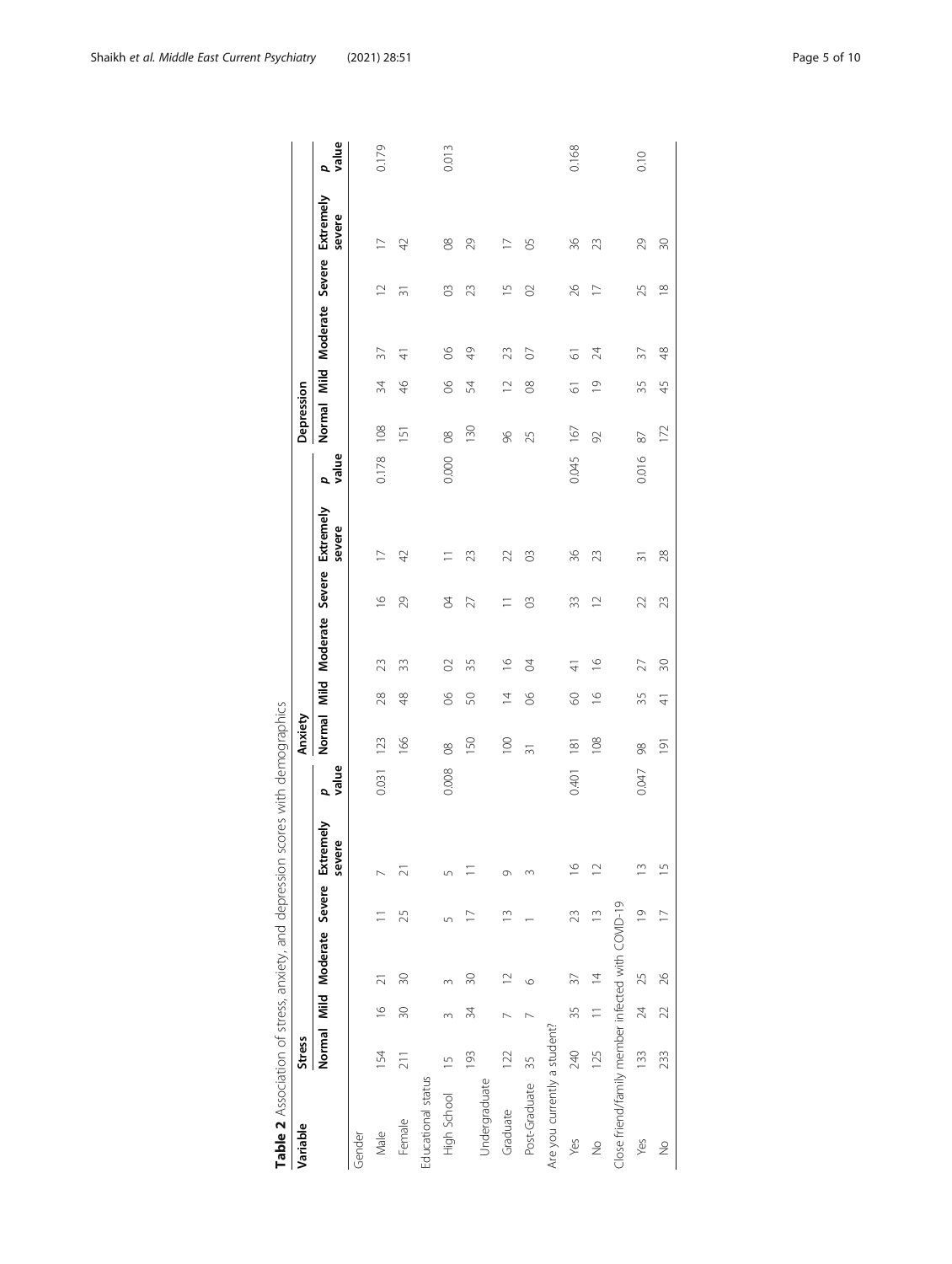<span id="page-5-0"></span>

[[29\]](#page-9-0). According to Islamic teachings, family kinship, looking after the elderly, praying and eating meals in a congregation, and sharing the same utensils are commonly practiced, which may have increased the spread of COVID-19 among Muslim communities. Additionally, the Philippines is a low economic country with inadequate health information and hospital facilities hence leaving its people prone to the current pandemic crisis.

The present study assessed the composite scores of depression, anxiety, and stress among the young adult population of Egypt, India, Ghana, Pakistan, and the Philippines, after the onset of lockdown during the COVID-19 pandemic. We also assessed the association of coping strategies mainly deployed during the lockdown with depression, stress, and anxiety. It has been hypothesized that COVID-19 extended lockdown

Table 3 Linear regression model comparing stress, anxiety, depression scores with coping mechanisms

| Coping mechanism         | <b>Stress scores</b> |           | <b>Anxiety score</b> |           | Depression score |         |
|--------------------------|----------------------|-----------|----------------------|-----------|------------------|---------|
|                          | В                    | $p$ value | В                    | $p$ value | В                | p value |
| Avoidant coping          |                      |           |                      |           |                  |         |
| Self-destruction         | 0.334                | 0.011     | 0.186                | 0.101     | 0.377            | 0.005   |
| Denial                   | $-0.219$             | 0.110     | 0.012                | 0.922     | $-0.110$         | 0.433   |
| Substance abuse          | 0.137                | 0.331     | 0.523                | 0.000     | 0.258            | 0.073   |
| Behavioral Disengagement | 0.759                | 0.000     | 0.540                | 0.000     | 0.748            | 0.000   |
| Venting                  | 0.577                | 0.000     | 0.312                | 0.012     | 0.433            | 0.003   |
| Self-blame               | 0.945                | 0.000     | 0.757                | 0.000     | 1.207            | 0.000   |
| Approach coping          |                      |           |                      |           |                  |         |
| Active coping            | $-0.061$             | 0.670     | 0.184                | 0.140     | $-0.205$         | 0.162   |
| Emotional support        | $-0.031$             | 0.820     | $-0.053$             | 0.653     | $-0.122$         | 0.381   |
| Informational support    | 0.163                | 0.240     | 0.095                | 0.426     | 0.103            | 0.467   |
| Positive reframing       | $-0.268$             | 0.049     | $-0.141$             | 0.230     | $-0.307$         | 0.027   |
| Planning                 | 0.138                | 0.350     | 0.024                | 0.851     | 0.043            | 0.772   |
| Acceptance               | 0.041                | 0.762     | $-0.112$             | 0.338     | 0.212            | 0.124   |
| Neutral coping           |                      |           |                      |           |                  |         |
| Humor                    | 0.054                | 0.598     | 0.064                | 0.469     | 0.040            | 0.701   |
| Religion                 | $-0.195$             | 0.051     | $-0.107$             | 0.216     | $-0.299$         | 0.003   |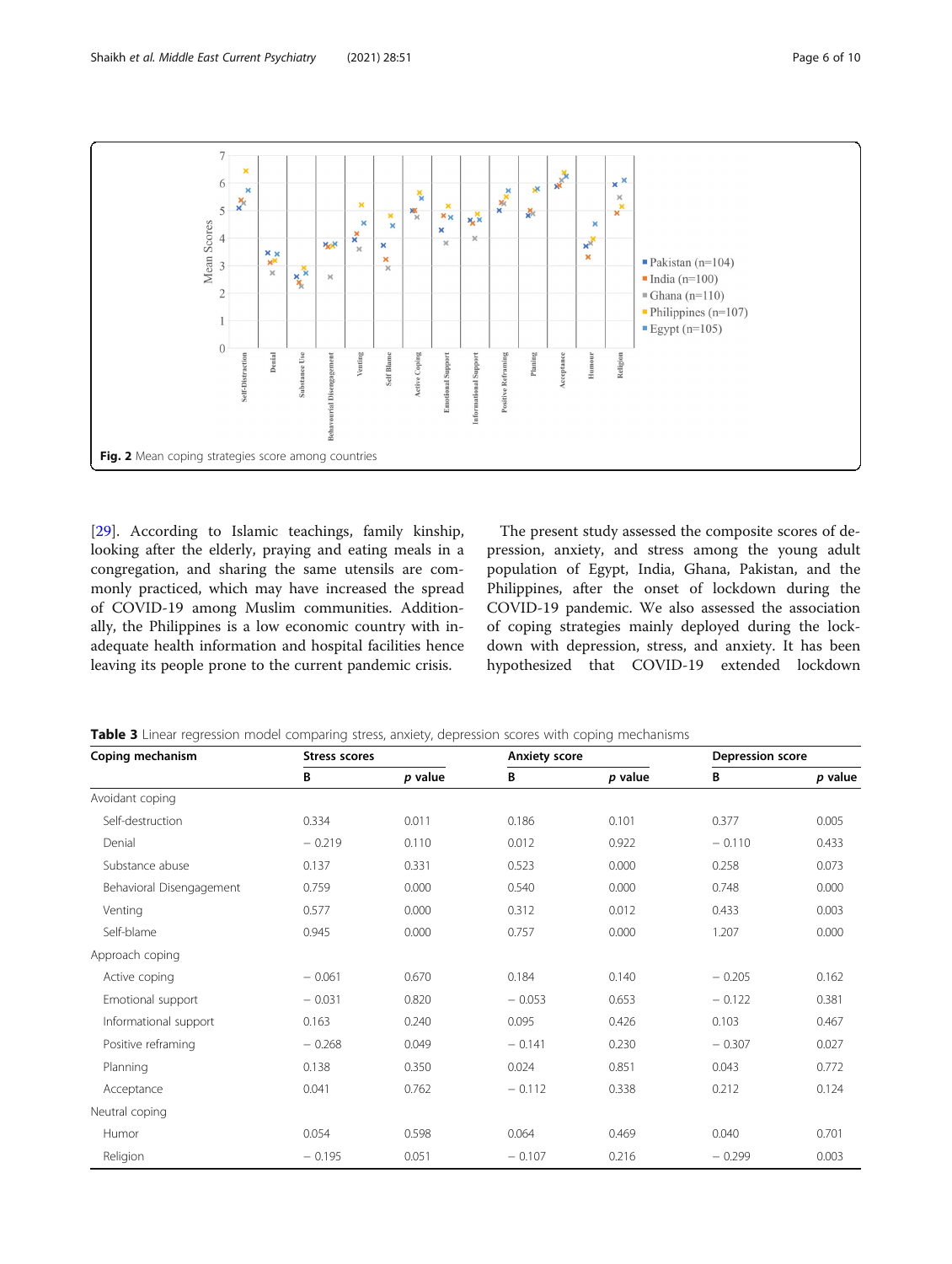increases depressive symptoms, stress, and anxiety in young adulthood.

Females are more likely to encounter mental health issues during the coronavirus pandemic. Positive coping strategies would help decrease depression, stress, and anxiety levels among early adults. Developing countries are in the lead of facing mental health challenges out of the lockdown policies.

The analysis indicated increased percentages of depression among the Philippines 8.7%, Egypt 6.6%, Pakistan 4.8%, India 4.7%, and Ghana 2.5%. Following these findings, Lee et al. found that Filipino students expressing depressive symptoms and had a statistically significant association with smoking, frequency of drinking, not living with biological parents, dissatisfaction with one's financial condition, and level of closeness with parents and peers [\[30](#page-9-0)]. Similarly, using the DASS-21 scale on a sample of 2178 Egyptian participants, Fawzy and Hamed recorded 65% of young adults suffering from depression [\[31](#page-9-0)]. Another study in Pakistan analyzed normal (65.9%), mild (9.10%), moderate (9.12%), and severe (15.90%) depression prevalence during the COVID-19 lockdown [\[32](#page-9-0)]. Sandesh et al. also reported that 81 out of 112 Pakistani respondents suffered from moderate to extremely severe depression with a mean score of 18.12  $\pm$  10 [[33](#page-9-0)]. The levels of depression were also prevalent in a study conducted on the Indian population, as 25% of the participants expressed depressive symptoms [\[34](#page-9-0)]. The studies mentioned above have shown a significant association of depression with binge drinking and smoking [[30,](#page-9-0) [34\]](#page-9-0). The negative emotional challenges experienced during the lockdown may have caused individuals to adapt to escaping mechanisms to cope with the new normal.

The present study highlighted the percentages of stress, 8.0%, 6.2%, 5.5%, 4.9%, and 2.0%, in the Philippines, Egypt, Pakistan, India, and Ghana. This supports the findings of Fawzy and Hamed, in which Egyptian adults recorded high scores on the Depression Anxiety Stress Scale (DASS 21) with remarkably high scores on the stress subscale (DASS-21-S) during the pandemic [[31\]](#page-9-0). It equally conforms to what El Zoghby, Soltan, and Salama indicated that out of many psychological problems, Egyptian adults encountered severe stress with different types [[11](#page-8-0)]. These psychological challenges can be attributed to the lack of practicing active coping during COVID-19. In contrast to our findings, two studies showed elevated stress levels during the pandemic [\[34](#page-9-0), [35](#page-9-0)]. Furthermore, the anxiety levels were considerably less than the levels of depression and stress evaluated from this study. The reported percentages in the Philippines, Egypt, Pakistan, India, and Ghana were 6.0%, 5.0%, 4.2%, 3.3%, and 1.4%, respectively. Another study reported analogous findings, where the majority of students, aged 22–26, suffered from anxiety and had adapted to common personal coping strategies such as individual protective measures throughout lockdown [[36\]](#page-9-0). Ahmad et al. conducted a study on the Indian population aged 15 years and above and reported the prevalence of anxiety in 25.4% of 398 respondents [\[12](#page-8-0)]. One reason could be that different countries have faced unprecedented events throughout the pandemic, which may have increased psychological distress severity [\[37](#page-9-0)]. While in this study, the young Ghanaian adults recorded low levels of overall psychological distress. These lower scores may be attributed to the respondents being accustomed to adapt cognitive coping strategies [[38](#page-9-0)].

The study also demonstrated that with the greater adaptation of avoidant coping mechanisms during COVID-19 lockdown, the severity of depression, anxiety and, stress has worsened. Those populations with higher levels of depression, anxiety, and stress have adapted avoidant coping mechanisms; self-distraction, denial, substance abuse, behavioral disengagement, venting, and self-blame. In comparison, those with lower levels have adapted approach coping mechanisms; acceptance, active coping, emotional and informational support, positive reframing, and planning or neutral coping such as religion and humor. However, emotion-focused coping mechanisms such as crying, being angry, yelling, drinking, or smoking harm psychological health [\[39\]](#page-9-0). In contrast to our findings, wherein religious coping was categorized as a neutral coping strategy, a previous study stated that frequently praying may result in an elevated risk of mental health issues, but to a lesser extent [\[39](#page-9-0)].

Self-distraction is identified in the current study as a common type of avoidant coping mechanism—demonstrating a positive relationship with psychological distress and a negative relationship with psychological wellbeing. Linear regression showed a significant association of avoidant coping with stress, anxiety, and depression during the lockdown. Notably, the complete abstention of avoidance coping can result in psychological inflexibility—that is, unable to respond effectively to situational demands-which is necessary to facilitate a valued outcome [[28\]](#page-9-0). By deploying effective coping strategies during the pandemic, the individuals try to alleviate stress, anxiety, and depression.

In addition, the levels of stress and depression were significantly associated with the concerns of respondents who have had people infected in their surroundings. Results collected from a study conducted in America identified mean depressive symptoms with mild symptoms for anxiety among the respondents, while stress levels did not yield any significance [\[40\]](#page-9-0).

On studying the association between sociodemographic characteristics and mental health issues, stress, anxiety, and depression were not associated with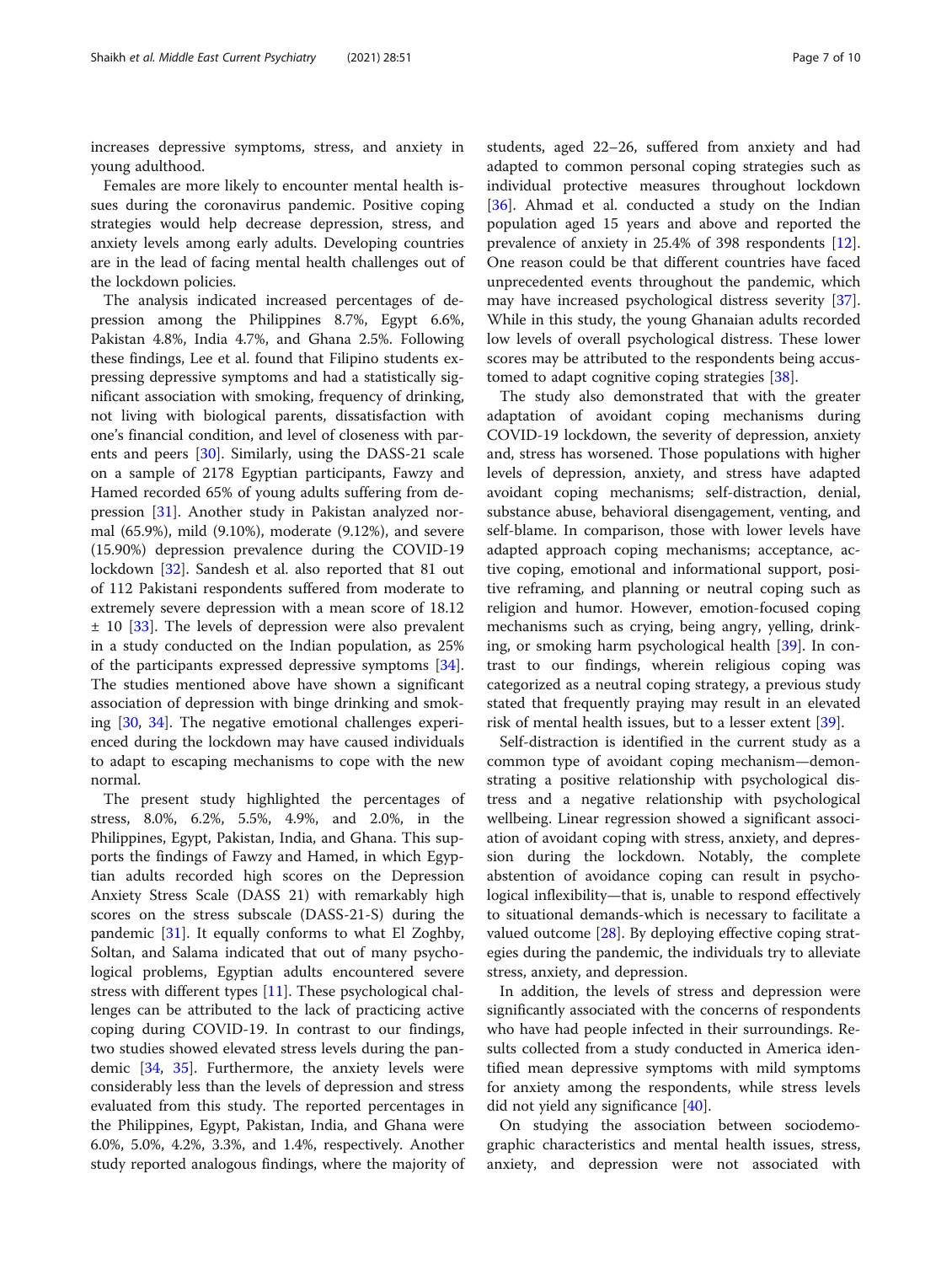religion, employment status, or relationship status. The results were also consistent with the findings of a study that showed no effect of relationship status on the mental health of young adults [\[41](#page-9-0)].

Nonetheless, the female gender was associated with stress, and educational status was associated with stress, anxiety, and depression [[11,](#page-8-0) [31,](#page-9-0) [42\]](#page-9-0). On the other hand, Arnout et al. also reported that neither academic class nor gender was associated with psychological stress, which contradicts the findings of this study [\[41](#page-9-0)].

Another research in India found an association between female gender, employment status, religion, relationship status, and anxiety [\[12](#page-8-0)]. Contrary to what was indicated by the results of our study. In accordance with our findings, a study reported no effect of employment status on anxiety among Filipino young adults. However, they found no effect of the educational level on anxiety, contrary to our study results [[43\]](#page-9-0).

Our study revealed that young adults between the ages of 20 and 25 recorded the highest scores of stress, depression, and anxiety in terms of age. Consistently, Fawzy and Hamed found that those between the ages of 18 and 30 expressed a higher psychological impact than older participants [[31\]](#page-9-0). In addition to what was mentioned by Varshney, Parel, Raizada, and Sarin that younger adults are more prone to mental health issues during the coronavirus pandemic [[42](#page-9-0)]. Nevertheless, our results contradict the finding evaluated in this research study that age is a positive predictor of anxiety and depression in Ghana during COVID-19. Older adults are vulnerable to higher psychological distress [[44\]](#page-9-0).

Studentship was also associated with anxiety. In line with this, an Egyptian study emphasized the association between studentship and mental health issues, particularly anxiety, in medical students [\[9](#page-8-0)].

This study adds to the current research on the COVID-19, particularly in Africa and Asia. It covered the general population, not just the medical one, as being widely investigated in prior studies. Additionally, it sheds light on the essence of researching coping strategies during the coronavirus pandemic and the associated cultural differences while addressing mental health. Given the contradictory findings between the literature and the current research on COVID-19, future research is recommended to

- 1. Include a larger sample size to maintain a more accurate representation of the target population.
- 2. Maintain a balanced sample in terms of gender and a broader demography investigation.
- 3. Use more detailed questionnaires for more reliable data.

4. Consider conducting qualitative research.

Drawing on the findings of this research, we also recommend the decision-makers to

- 1. Use telehealth service in Egypt, Ghana, India, Pakistan, and particularly the Philippines to facilitate mental health services and increase the prospects of delivering the needed psychological support to young adults during the coronavirus pandemic.
- 2. Boost the interventions and mental health awareness campaigns to stress the necessity of mental health care related to physical health, daily production, academic performance, and other life domains.
- 3. Initiate national COVID-19 helpline to encourage people to seek the help they need.

Looking into the limitations of our study, they include relatively small sample size, using an online survey that requires participants to be literate and healthy, which poses an issue of reaching the illiterate or unhealthy population. Hence, this limits our capacity to generalize the results for the uneducated or people with psychiatric illness. Another reason for the small sample size is that this paper resulted from an 8-week summer research program. Equally important, controlling the participants' characteristics through an Internet-based questionnaire was challenging, provided that some participants could deviate from the ethical guidelines and misrepresent themselves. Moreover, this research was limited to five nationalities as the authors belong to these five countries and can represent their cultural and traditional aspects more comprehensively. Finally, the online survey response rate was relatively low compared to other methods that might have yielded an 11% higher response rate [\[45](#page-9-0)].

## Conclusion

In this sample of relatively healthy youth, the highest scores on stress, anxiety, and depression were found in the Philippines, followed by Egypt, Pakistan, and India. The lowest scores were found in the Ghanaian population. The study also revealed significant gender differences. Female participants displayed higher levels of stress than male participants. Undergraduates showed significantly higher levels of stress, anxiety, and depression. Participants who were still studying scored high on anxiety, and those that had a history of friends/family members being infected with COVID-19 showed higher levels of stress and depression. The research findings also indicated different coping strategies used by respondents in the countries mentioned above. A positive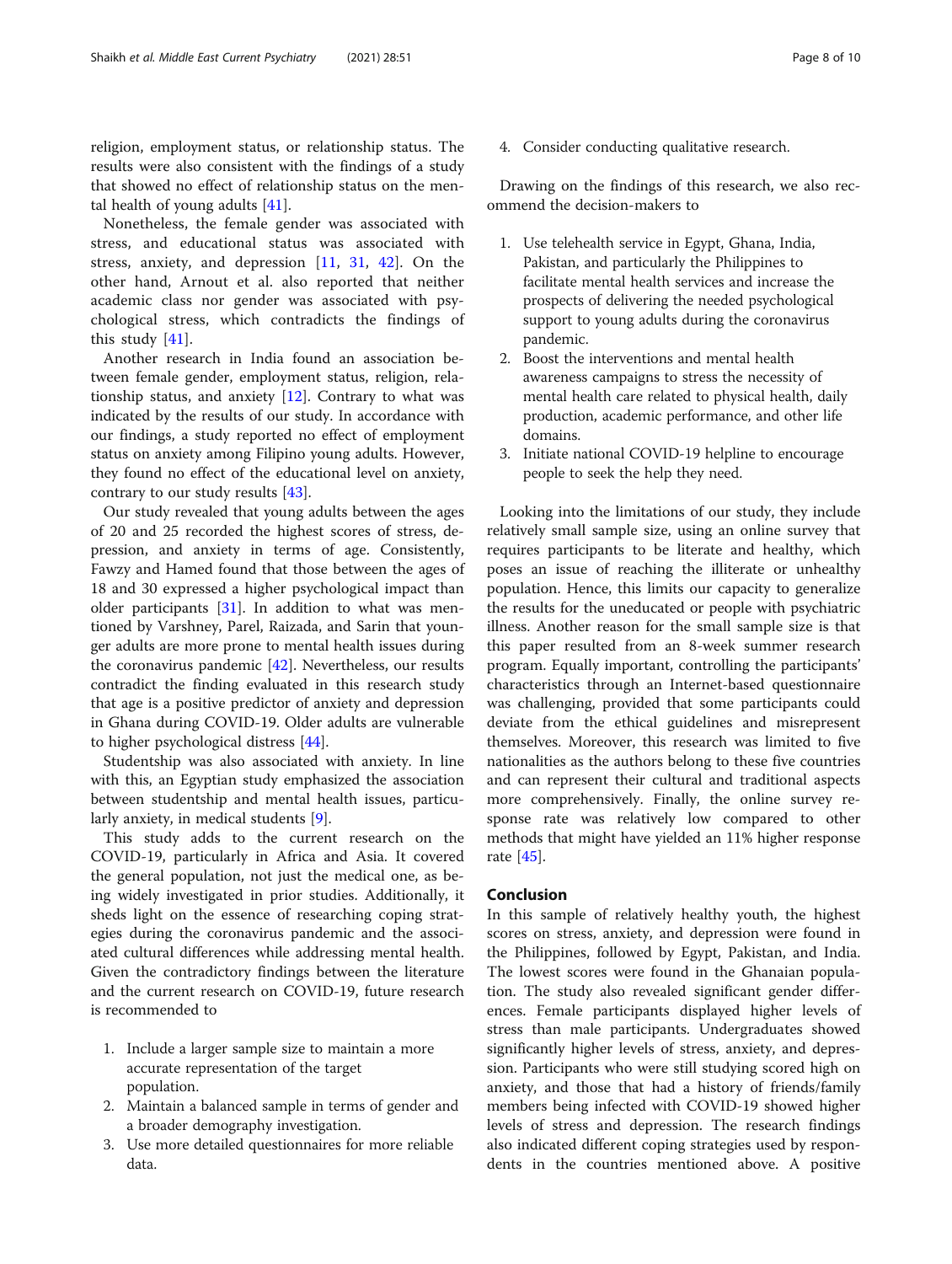<span id="page-8-0"></span>correlation was found between avoidance coping and levels of stress, anxiety, and depression. There was a significant association between negative coping mechanisms and higher levels of stress, anxiety, and depression.

In contrast, positive coping strategies indicated lower levels of stress, anxiety, and depression. Ultimately, the findings of the study confirm that COVID-19 lockdown has affected the mental health of young adults. In particular, the youth's presence of negative coping strategies tends to indicate increased levels of stress, anxiety, and depression, and it should be considered when planning interventions within this population.

#### Abbreviations

COVID-19: Coronavirus disease 2019; DASS: Depression, Anxiety and Stress Scale; SPSS: Statistical Package for the Social Sciences; ANOVA: Analysis of variance

#### Acknowledgements

We would like to thank Youth Center for Research, Karachi, Pakistan, for giving us opportunity to polish our research skills and conduct this research in Summer Research Program 2020. We would also like to extend our gratitude towards Mr. Qazi Muhammad Zulqarnain ul Haq founding director of Youth Center for Research for his endless support and guidance throughout the research.

#### Authors' contributions

AS, PEB, RHM, AA, NVA, NAL, and MFHQ conceptualized this study. AS, PEB, RHM, AA, and NVA developed the methodology for this research. Data was analyzed by MFHQ. All authors have read and approved the final version of manuscript.

#### Funding

This research did not receive any specific grant from funding agencies in the public, commercial, or not-for-profit sectors.

#### Availability of data and materials

The datasets used and/or analyzed during the current study available from the corresponding author on reasonable request.

## Declarations

#### Ethics approval and consent to participate

This study was performed in line with the principles of the Declaration of Helsinki and was approved by institutional review board of Youth Center for Research. (Reference Number: 2020SRPPH). Informed written consent was obtained from all individual participants included in the study.

#### Consent for publication

Not applicable.

#### Competing interests

There are no competing interests among the authors to declare.

#### Author details

<sup>1</sup>Youth Center for Research, Karachi, Pakistan. <sup>2</sup>Ziauddin University, 4/B, Shahrah-e-Ghalib, Block 6, Clifton, Karachi, Pakistan. <sup>3</sup>School of Medicine and Dentistry, Kwame Nkrumah University of Science and Technology, Kumasi, Ghana. <sup>4</sup>University of Pécs, Pécs, Hungary. <sup>5</sup>University of Veterinary and Animal Sciences, Sub Campus, Jhang, Pakistan. <sup>6</sup>Osmania University, Hyderabad, India. <sup>7</sup>Silliman University, Dumaguete, Philippines.

#### References

- 1. China's first confirmed Covid-19 case traced back to November 17. South China Morning Post. Published March 13, 2020. [https://www.scmp.com/](https://www.scmp.com/news/china/society/article/3074991/coronavirus-chinas-first-confirmed-covid-19-case-traced-back) [news/china/society/article/3074991/coronavirus-chinas-first-confirmed](https://www.scmp.com/news/china/society/article/3074991/coronavirus-chinas-first-confirmed-covid-19-case-traced-back)[covid-19-case-traced-back.](https://www.scmp.com/news/china/society/article/3074991/coronavirus-chinas-first-confirmed-covid-19-case-traced-back) Accessed 13 Nov 2020.
- 2. Balkhi F, Nasir A, Zehra A, Riaz R Psychological and behavioral response to the coronavirus (COVID-19) Pandemic. Cureus 12(5). [https://doi.org/10.7759/](https://doi.org/10.7759/cureus.7923) [cureus.7923](https://doi.org/10.7759/cureus.7923)
- 3. Bao Y, Sun Y, Meng S, Shi J, Lu L (2020) 2019-nCoV epidemic: address mental health care to empower society. Lancet 395(10224):e37–e38. [https://](https://doi.org/10.1016/S0140-6736(20)30309-3) [doi.org/10.1016/S0140-6736\(20\)30309-3](https://doi.org/10.1016/S0140-6736(20)30309-3)
- 4. Brooks K, Webster K, Smith E, Woodland L, Wessely S (2020) The psychological impact of quarantine and how to reduce it: rapid review of the evidence. Lancet 395(10227):912–920. [https://doi.org/10.1016/S0140-673](https://doi.org/10.1016/S0140-6736(20)30460-8) [6\(20\)30460-8](https://doi.org/10.1016/S0140-6736(20)30460-8)
- 5. Wang C, Pan R, Wan X, Tan Y, Xu L, McIntyre RS, Choo FN, Tran B, Ho R, Sharma VK, Ho C (2020) A longitudinal study on the mental health of general population during the COVID-19 epidemic in China. Brain Behav Immun 87:40–48. <https://doi.org/10.1016/j.bbi.2020.04.028>
- 6. Elbay RY, Kurtulmuş A, Arpacıoğlu S, Karadere E (2020) Depression, anxiety, stress levels of physicians and associated factors in Covid-19 pandemics. Psychiatry Res 290:113130. <https://doi.org/10.1016/j.psychres.2020.113130>
- 7. Mazza C, Ricci E, Biondi S, Colasanti M, Ferracuti S, Napoli C, Roma P (2020) A nationwide survey of psychological distress among Italian people during the COVID-19 pandemic: immediate psychological responses and associated factors. Int J Environ Res Public Health 17(9):3165. [https://doi.org/10.3390/](https://doi.org/10.3390/ijerph17093165) [ijerph17093165](https://doi.org/10.3390/ijerph17093165)
- 8. Özdin S, Özdin ŞB Levels and predictors of anxiety, depression and health anxiety during COVID-19 pandemic in Turkish society: The importance of gender. Int J Soc Psychiatry. Published online May 8, 2020. [https://doi.org/1](https://doi.org/10.1177/0020764020927051) [0.1177/0020764020927051](https://doi.org/10.1177/0020764020927051)
- 9. Abouzeid E, Wasfy NF, El-Zoghby S et al Using appreciative inquiry to dismantle medical student mistrust against their universities: an Egyptian study. Published online July 2, 2020. [https://doi.org/10.20944/preprints202](https://doi.org/10.20944/preprints202007.0007.v1) [007.0007.v1](https://doi.org/10.20944/preprints202007.0007.v1)
- 10. Imran N, Zeshan M, Pervaiz Z (2020) Mental health considerations for children & adolescents in COVID-19 Pandemic. Pak J Med Sci 36(COVID19- S4):S67–S72. <https://doi.org/10.12669/pjms.36.COVID19-S4.2759>
- 11. Sm E-Z, Em S, Hm S (2020) Impact of the COVID-19 pandemic on mental health and social support among adult Egyptians. J Community Health 45(4):689–695. <https://doi.org/10.1007/s10900-020-00853-5>
- 12. Ahmad A, Rahman I, Agarwal M Factors influencing mental health during COVID-19 outbreak: an exploratory survey among Indian population. medRxiv. Published online May 6, 2020:2020.05.03.20081380. [https://doi.](https://doi.org/10.1101/2020.05.03.20081380) [org/10.1101/2020.05.03.20081380](https://doi.org/10.1101/2020.05.03.20081380)
- 13. Be C, Ss J, Ah B et al (2017) Coping, emotion regulation, and psychopathology in childhood and adolescence: a meta-analysis and narrative review. Psychol Bull 143(9):939–991. [https://doi.org/10.1037/](https://doi.org/10.1037/bul0000110) [bul0000110](https://doi.org/10.1037/bul0000110)
- 14. Folkman S, Lazarus RS (1985) If it changes it must be a process: study of emotion and coping during three stages of a college examination. J Pers Soc Psychol 48(1):150–170. <https://doi.org/10.1037/0022-3514.48.1.150>
- 15. Skinner EA, Wellborn JG. Coping During Childhood and Adolescence: A Motivational Perspective. In: Life-Span Development and Behavior. Routledge; 1994.
- 16. Eisenberg SA, Shen B-J, Schwarz ER, Mallon S (2012) Avoidant coping moderates the association between anxiety and patient-rated physical functioning in heart failure patients. J Behav Med 35(3):253–261. [https://doi.](https://doi.org/10.1007/s10865-011-9358-0) [org/10.1007/s10865-011-9358-0](https://doi.org/10.1007/s10865-011-9358-0)
- 17. Chew Q, Wei K, Vasoo S, Chua H, Sim K (2020) Narrative synthesis of psychological and coping responses towards emerging infectious disease outbreaks in the general population: practical considerations for the COVID-19 pandemic. Singap Med J 61(7):350–356. [https://doi.org/10.11622/smedj.2](https://doi.org/10.11622/smedj.2020046) [020046](https://doi.org/10.11622/smedj.2020046)
- 18. Shechter A, Diaz F, Moise N, Anstey DE, Ye S, Agarwal S, Birk JL, Brodie D, Cannone DE, Chang B, Claassen J, Cornelius T, Derby L, Dong M, Givens RC, Hochman B, Homma S, Kronish IM, Lee SAJ, Manzano W, Mayer LES, McMurry CL, Moitra V, Pham P, Rabbani LR, Rivera RR, Schwartz A, Schwartz